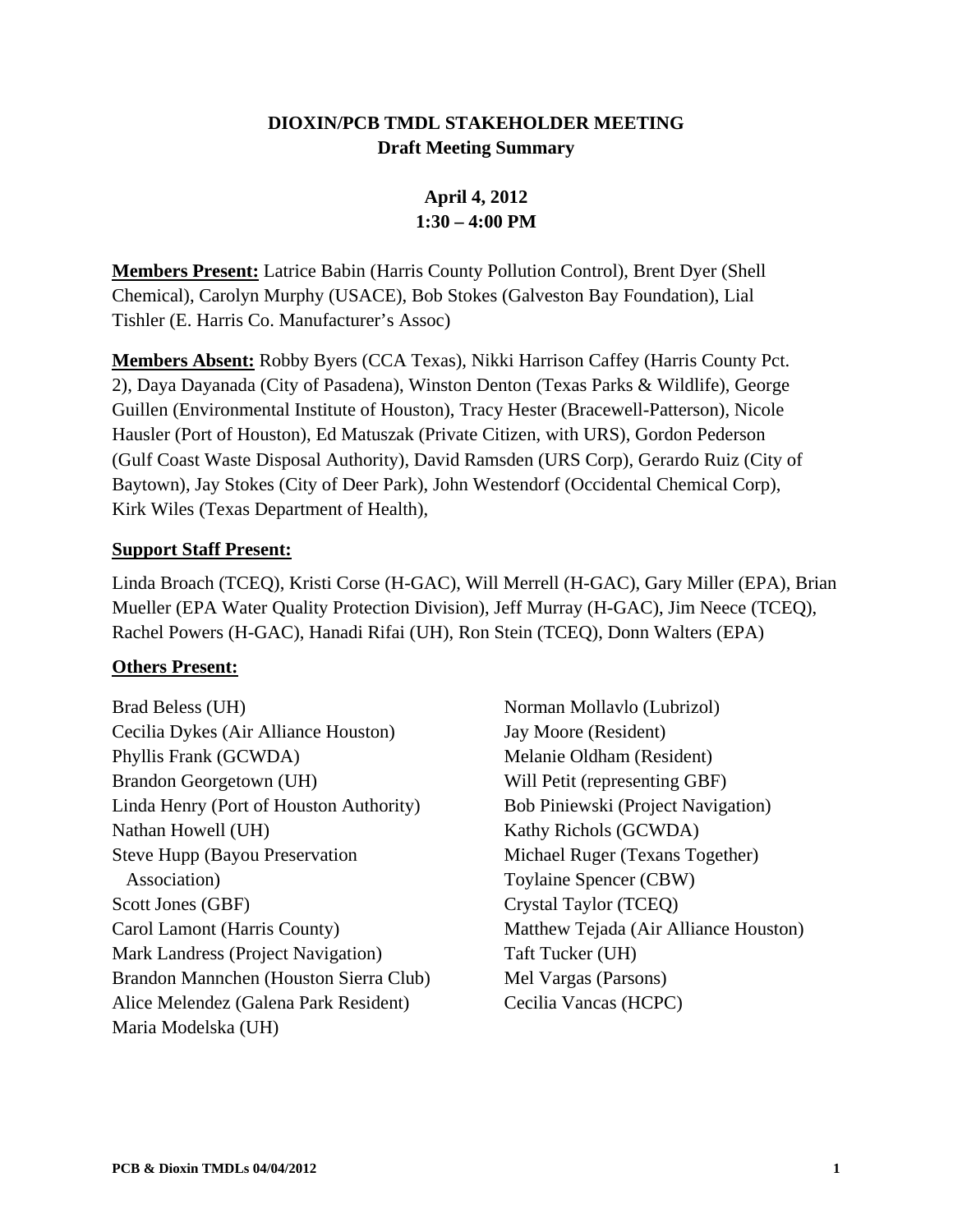#### **Welcome and Introductions**

Rachel Powers called the meeting to order at approximately 1:35 PM. She thanked everyone for coming. Self- introductions of stakeholders, public participants, and H-GAC staff followed.

### **Review Agenda**

Rachel informed the audience that Robin Brinkmeyer would not be able to attend the meeting and sent her regrets.

#### **Adopt Meeting Summary from August 17, 2012**

The meeting notes were adopted as written.

#### **Consider Updates to the Stakeholder Group Roster**

Committee members in attendance had no objections to the roster, which had been updated to reflect retirements, replacements, vacancies, etc. By the next meeting, H-GAC will propose replacements for the following categories of representatives:

- Commercial fishing
- Citizen/environmental justice
- Clean Rivers Program
- Industrial wastewater treatment

H-GAC has received several nominations for the citizen/environmental justice category, including representatives from the Bayou Preservation Association and the San Jacinto River Authority. Rachel encouraged stakeholders to submit nominations for any of the vacancies.

#### **Update on the Draft Houston Ship Channel Dioxin TMDL and the PCB TMDL Projects,**  *Ron Stein, TCEQ*

Ron Stein listed the three projects related to the TMDLs: the Dioxin TMDL, the PCB TMDL, and the Galveston Bay Survey. Funding is in place for these projects. This year, the Galveston Bay Survey involves a lot of sampling to try to describe concentrations in Galveston Bay. Next year, TCEQ will be analyzing data and drawing conclusions from the data.

Over the last year-and-a-half, TCEQ has been working to craft the Dioxin TMDL. Dioxin that is already in the sediment is the primary issue. A TMDL to reduce current dioxin loads does not neatly fit the main source of bacteria, which is from historical sources and in the sediment. A TMDL cannot be crafted that would reduce loads sufficiently to meet water quality standards.

The agency has decided to move forward with the TMDL, maintaining the focus on sediment. TCEQ plans to begin development of an Implementation Plan. More information, including a possible timeline, might be available early in the next fiscal year, which starts on September 1, 2012.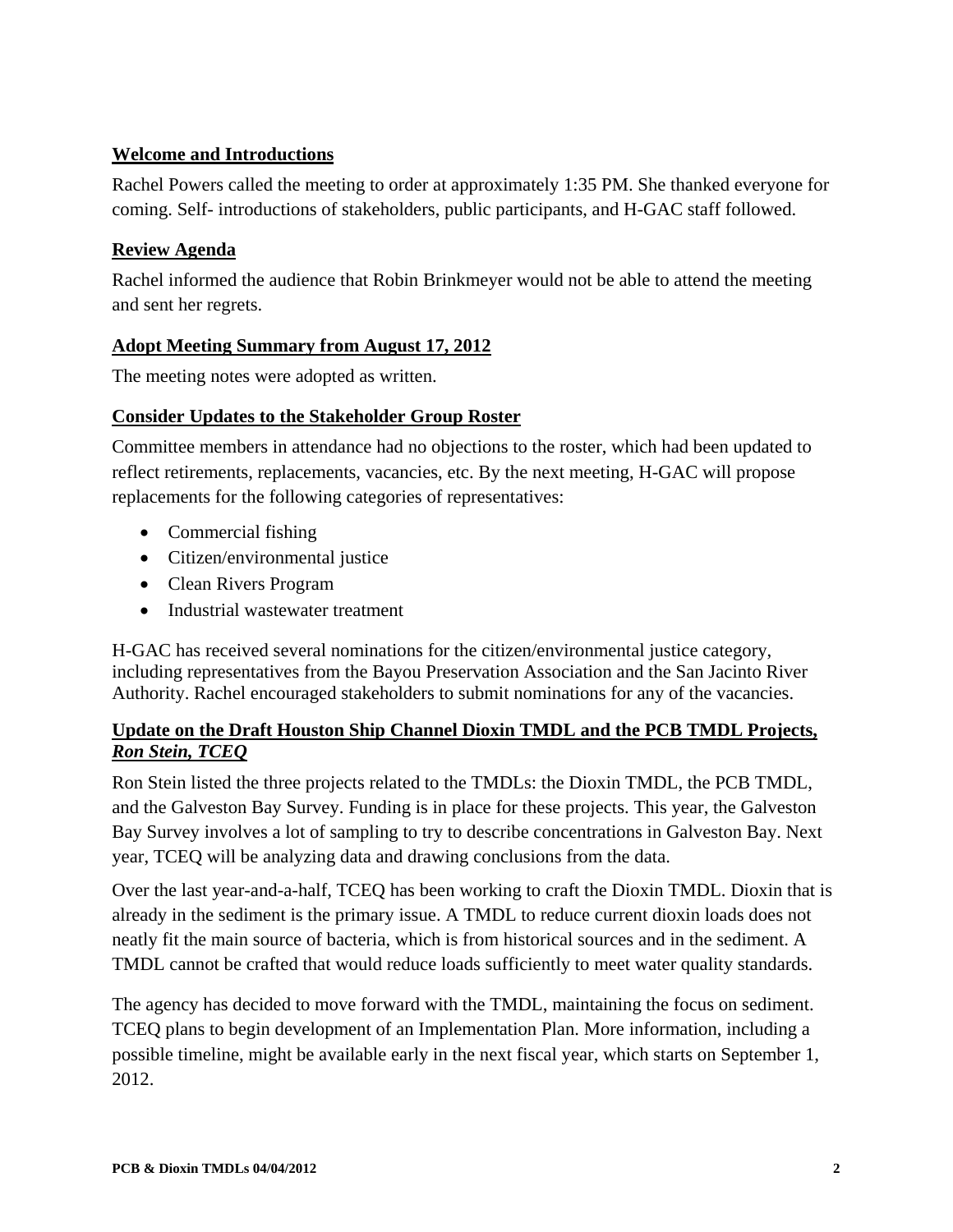Ron encouraged stakeholders to contact him with any questions.

Q: Is TCEQ looking at other TMDLs, such as Minnesota's statewide TMDL for mercury [http://www.pca.state.mn.us/wfhy9ef] or TMLDs that address legacy pollutants or aerial deposition, or that do not have waste load allocations?

A: TCEQ is looking at nonconventional models and is, in essence, identifying appropriate strategies.

### **PCB TMDL Projects – Project Updates,** *Dr. Hanadi Rifai, UH*

Dr. Rifai began by explaining that the PCB and Dioxin sampling and modeling work began in about 2000 in response to a fish advisory for catfish. Since then, advisories have been issued for additional fish and aquatic species. Also, the geographic scope of the original project has increased to include both the Houston Ship Channel System and Upper Galveston Bay. Currently there are two TMDLs:

### *TMDL for Dioxins in the Houston Ship Channel System*

- Data collected in 2002, 2003, 2004, 2005, and 2011
- TMDL draft was developed in 2006
- Dr. Rifai has been working with the TCEQ to bring the TMDL process to a conclusion.

### *TMDL for PCBs in the Houston Ship Channel and Upper Galveston Bay*

- PCB data has been collected in 2002/03, 2008/09, and 2011/12. Concentrations changed noticeably after Hurricane Ike, in fall of 2008.
- Additional sampling will be done this summer.
- Samples include water, sediment, and fish tissue.
- Sample results often exceed water quality standards.
- Analysis has raised an interesting question about whether constituents are dissolved or suspended. PCBs tend to be more dissolved while PCDDs and PCDFs tend to be suspended.

Dr. Rifai mentioned that there are significant behavioral differences between PCBs and Dioxin. PCBs are hydrophobic, meaning that they separate from water molecules. Dioxins tend to attach to particulate matter. She also said that Dioxins are more manifested and exhibiting their presence bay wide. PCBs are located in what could be referred to as hot spots or localized areas.

PCBs and Dioxin also differ in terms of concentrations found in nongame fish such as catfish and croaker and game fish. Game fish tend to have higher lipid or fat content as compared to nongame fish. Game fish tend to have higher concentrations of Dioxin and non game fish tend to have higher concentrations of PCBs. Catfish also have a higher bioaccumulation potential, meaning they have a greater likelihood of absorbing organic compounds as compared to different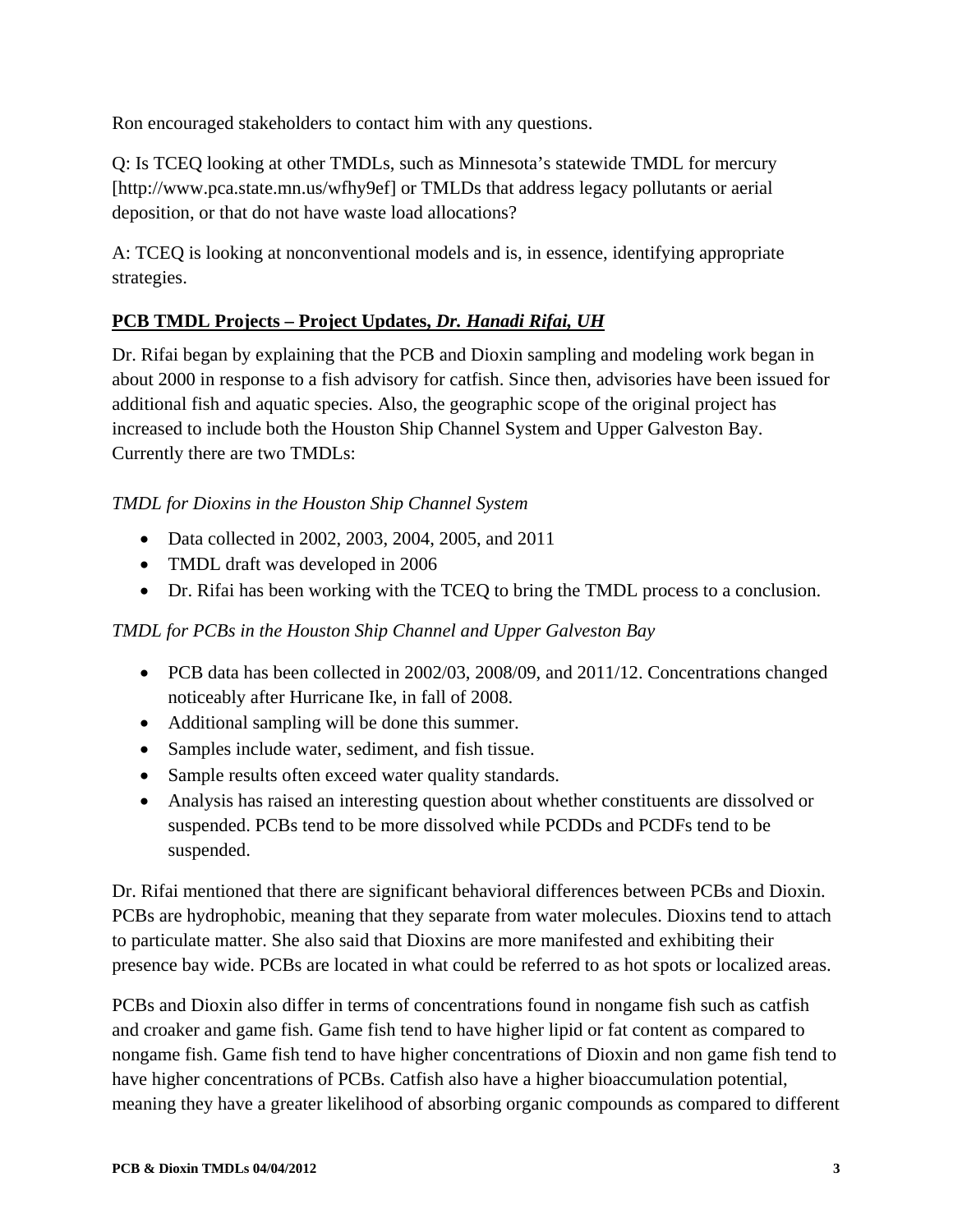species of fish. She also said that when analyzing the toxic equivalency quantity (TEQ) calculations, it appears that there is a strong relationship between specific constituents that can be associated to specific activities that are ongoing in the bay.

Dr. Rifai also said that for PCBs, the exceedances of the standards found in both Atlantic Croaker and trout are limited to certain locations, which is a good method of identifying hot spots. She also mentioned that levels of PCBs and Dioxin in the San Jacinto and Hunting Bayou are remaining stable; however, levels in the Turning Basin are increasing. The increasing levels could be due to the drought, or for Dioxin, the stirring of sediment brought on by Hurricane Ike. When looking at the data, it seems that between '08, 09, and '11, the increases in concentrations were due to environmental stressors.

She said that her group plans on being out in the field this summer. She said that they will be integrating new sampling plans, which have new standards for sampling both PCBs and Dioxin. They will be sampling bay wide, and they will be developing a new, robust dataset.

Q: To Summarize, does the data collected for Atlantic Croaker illicit a cause for concern? A: No, not really. The numbers are all consistent; however, there have been a couple samples that were pretty high.

Q: Could the higher numbers in Dioxin be due to a new source or redistribution? A: I have not studied that specifically, but would suspect redistribution.

Q: Regarding PCBs being found in sediment or the water column, is there a specific reason why we are not seeing PCBs in sediment?

A: It could be that the PCBs are attaching to finer particles, which are passing through our sampling filters. We are also looking at source differentiations. The PCBs could be truly dissolved.

Q: Nothing has really changed?

A: In terms of Dioxin, no. We have noticed a PCB congener differentiation. There is an overlap within the region; however, the different congeners do not behave that differently. Other reasons could be in play for congener overlap. We are still studying this.

### **Site Status Report, Patrick Bayou Superfund Site, Deer Park, TX,** *Phil Allen, EPA*

Mr. Allen began by stating that the Patrick Bayou Superfund Site is located in a highly industrialized portion of Deer Park and drains into the Houston Ship Channel. The EPA has already conducted some modeling, remedial investigations, field investigations, and other evaluations of the site. Right now they are working on a risk assessment for human and ecological health. He stated that different companies and agencies have formed a Joint Defense Group concerning the Patrick Bayou Superfund Site. He also mentioned that with the initial run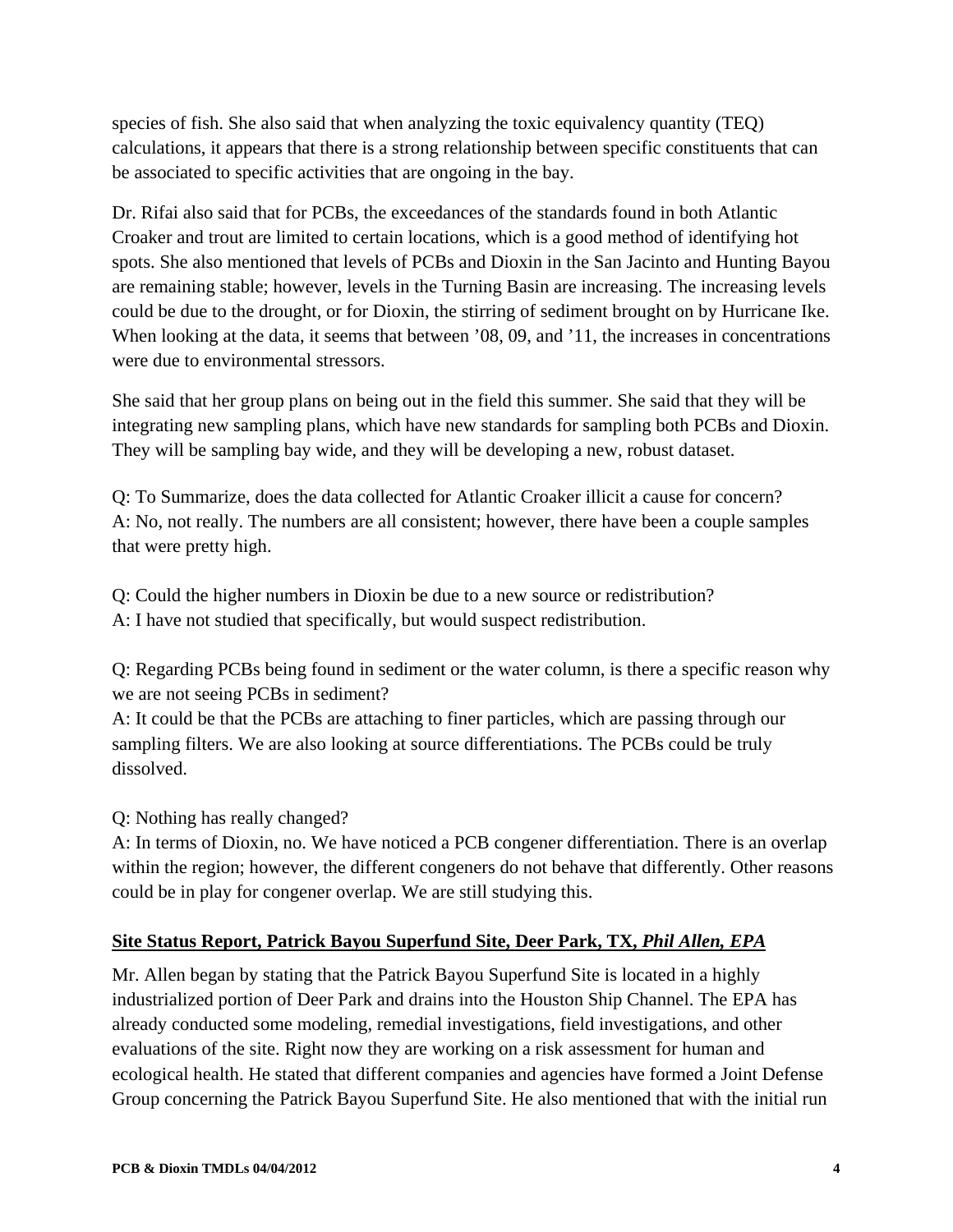of sampling at the site they found PCBs, which they did not expect to find. He did say that this site is prone to air deposition from the surrounding industry. There are areas within the site with a higher velocity for deposition and also there is scouring occurring.

Because of the inclusion of PCBs, they conducted more sampling of sediment and fish tissue. Based on their conceptual model, the ecology of the system is what could be expected. There are still issues remaining with the potential to affect human health; however, unlike the San Jacinto Site, there are virtually no trespassers accessing this site. So far they have not found any evidence of human activities, such as beer bottles and fishing lures. Human health could only be affected with direct contact with fish or sediment.

Mr. Allen stated that the next steps are to initiate a feasibility study and to begin on a draft work plan. They will be evaluating different alternatives for the site. He stated that much is going on currently and a lot has been going on with this site in the past. They will be doing metals sampling this summer.

Q: How far up does the tidal portion of the bayou go?

A: A third of the limit of the bayou.

Q: I have read that there are fifty two contaminates and concerns within this site. How do you deal with synergistic aspects of contaminates?

A: The biggest risks at this site are the PCBs and Dioxin.

Q: Is there any threat to me? I live in Deer Park.

A: It's in the sediment, unless it is direct contact, you are safe. Remember that during the 1950s and 60s, it was common practice to dump indiscriminately. At that time we did not have stringent laws or regulations.

Q: You mentioned that scouring is occurring in parts of the bayou, are the contaminants still contained in bayou?

A: Yes

Q: Have you considered a short term solution or an early action?

A: We have discussed early action; however, we are so far along in the process that we will move forward with a permanent solution. We have considered an early action, but we are not going to do one.

Q: I have heard the term soft sediment. What is the general significance of soft sediment? A: All sediment is soft to about 8 feet. Contamination is concentrated in about 4 to 5 feet of the sediment. The upper ten centimeters of the sediment is the active zone for benthic activity.

## **Update on the San Jacinto Waste Pits Superfund Site,** *Gary Miller, EPA, Stephen Tzhone, EPA*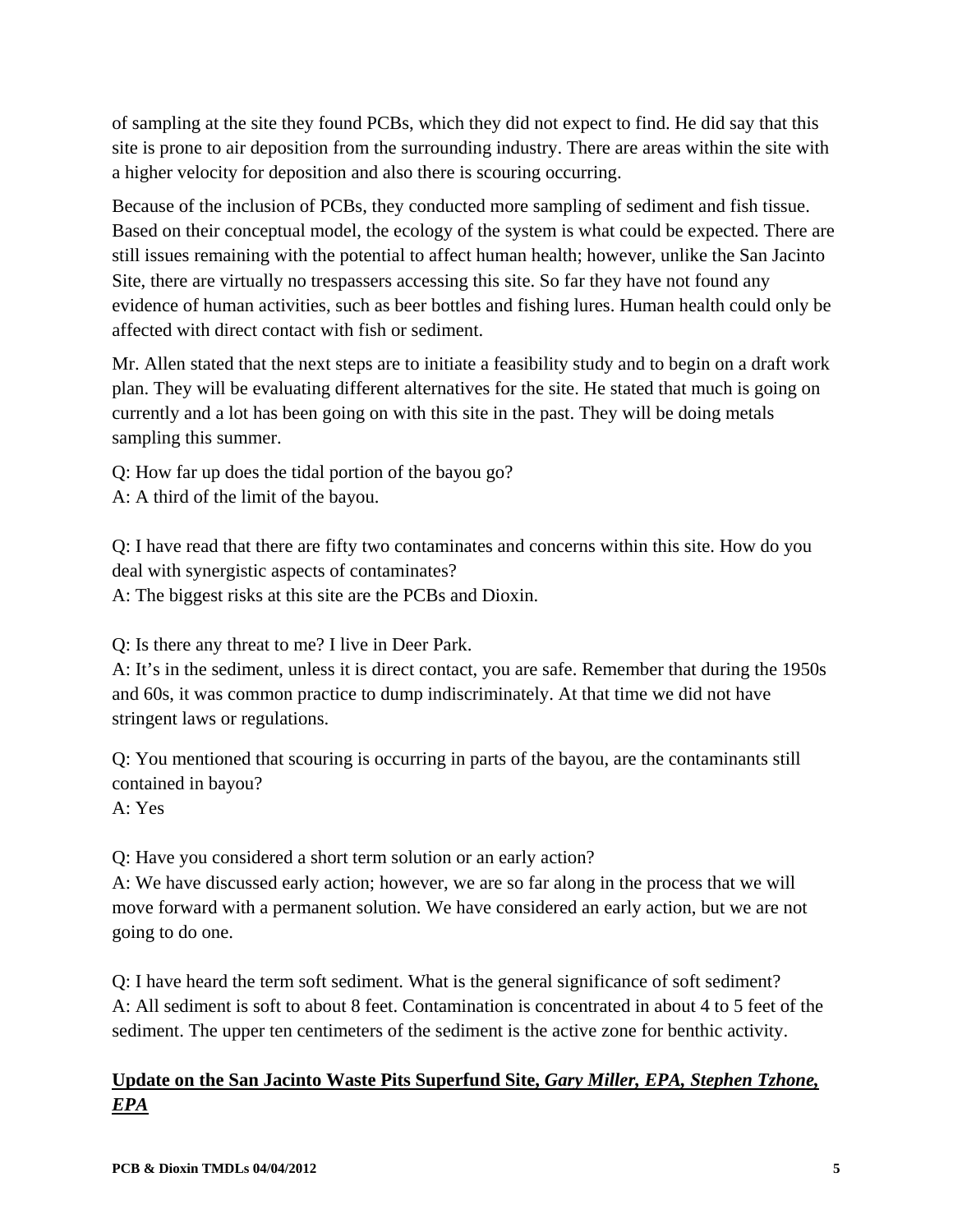Mr. Miller reported that the draft of the final report for the San Jacinto River Waste Pits site is due in the middle of 2012. EPA has been sampling sediment, soil, and fish tissue. A preliminary report on the sampling results is available. Just this past Thursday, EPA sampled for dioxin in residential areas. EPA should have the results of the sampling in three weeks. Additional sampling of the southern impoundments, the area south of I-10, will be done soon. The cover on the waste pits has been completed. They are working on a developing a monitoring and inspection plan.

Q: Could you describe the location of the southern impoundments? It was not discussed at the last meeting.

A: The southern impoundments are south of I-10, and south of a little surface road. In 1965, paper mill waste was placed in those impoundments. Cores in the northern part of the southern impoundments found some dioxin. EPA is sampling the sediment and ground water further south and will continue to sample in the future.

Q: Has the "blue line," the representation shown at previous meetings of the border around the project area, changed?

A: Not yet, but EPA will review data report. We will make sure we identify the full extent of the contamination.

Q: Can you give us an update on the Patrick Bayou Superfund Site? Have you conducted studies, clean ups, or determined who the responsible parties are?

A: I am not involved. At this point, our agency is not officially commenting on it. We are figuring out any relationships between the Patrick Bayou Site and the Waste Pits.

Q: In what stage of the process is the NPL site?

A: Efforts have been made by the Patrick Bayou Task force, and we are working on getting a better picture. We are studying connection to the site, if there is one. We are working on the connection and deciphering what the connection is.

Q: Both PCB and Dioxin contamination is occurring at that site. Where does that site stand in the clean up process? Is something going on? Can you provide general information about what to expect in that process and where is it in the process?

A: I do not know. In terms of the SJRWP site, the waste pits were used for placing waste from a paper mill. Over time, due to subsidence and other factors, the San Jacinto River began to cover the pits. In terms of what we have done, we have placed various membranes and fabrics, and different sizes of rock over the pits. This was done as a temporary measure. Eventually, a final measure will be selected for the site once we have completed the feasibility study.

Q: Can you provide an updated fact sheet and maps of new pits? It would help for gathering some orientation to the site.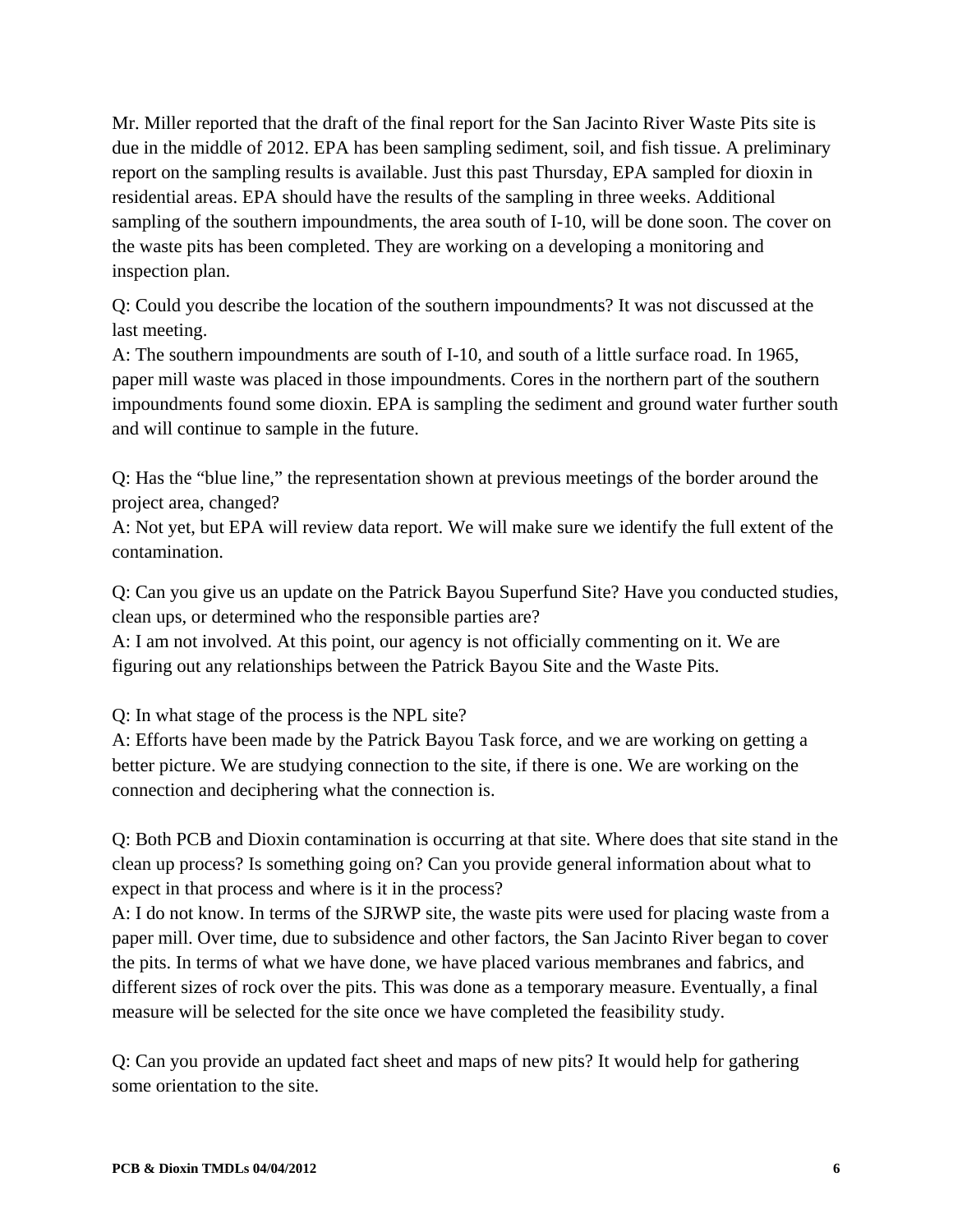A: We will provide an updated fact sheet and maps of the new pits for the next meeting.

It was noted that the EPA has great website, which is up to date on the SJWP. However, it does not provide much information on the southern impoundments.

Q: Is there a risk assessment? A: Not yet

Q: Is one of the exposure pathways the consumption of seafood? A: Food ingestion is one of the pathways.

Q: Is there an eco-risk assessment? A: Yes

Q: Will the cleanup standards for the site be consistent with the cleanup standards in the TMDLs?

A: Our number one priority is developing a "cleanup plan." We still have questions regarding sediment and residual soils.

Q: Is the southern impoundment a single pit or more than one pit? A: We do not know. It could be one pit or two pits with divider. We do not have an historical aerial photo.

### **Fingerprinting Dioxin: a geospatial analysis of the distribution of dioxin congeners in the Ship Channel and Galveston Bay,** *Dr. Linda Broach, TCEQ*

Dr. Linda Broach began by stating that dioxin is a term for a family of chlorinated aromatic compounds. The different variants of dioxin are referred to as congeners. Congeners are identified by the number of attached chlorine molecules, meaning that octadioxin is a congener with eight attached chlorine molecules and tetradioxin is a congener with four attached chlorine molecules. All dioxin congeners are toxic; however, the degree of toxicity is determined by the amount of attached chlorine molecules. A congener with a low number of chlorine molecules is more toxic than a congener with a higher amount of chlorine.

For Dr. Broach's analysis, she conducted congener fingerprinting or identification and comparative analysis for both dioxins and furans at the San Jacinto Waste Pitts Site, Patrick Bayou, The Houston Ship Channel, the side bays, Cedar Bayou, and Galveston Bay. For this analysis, she conducted multiple sediment samples at each location and averaged the results. If there was a non-detect she assigned a value of zero.

The first site she provided data for was Banana Bend, which is around Highway 90. Most of the dioxin found was octadioxin. Octadioxin is a product of internal engine combustion. Cedar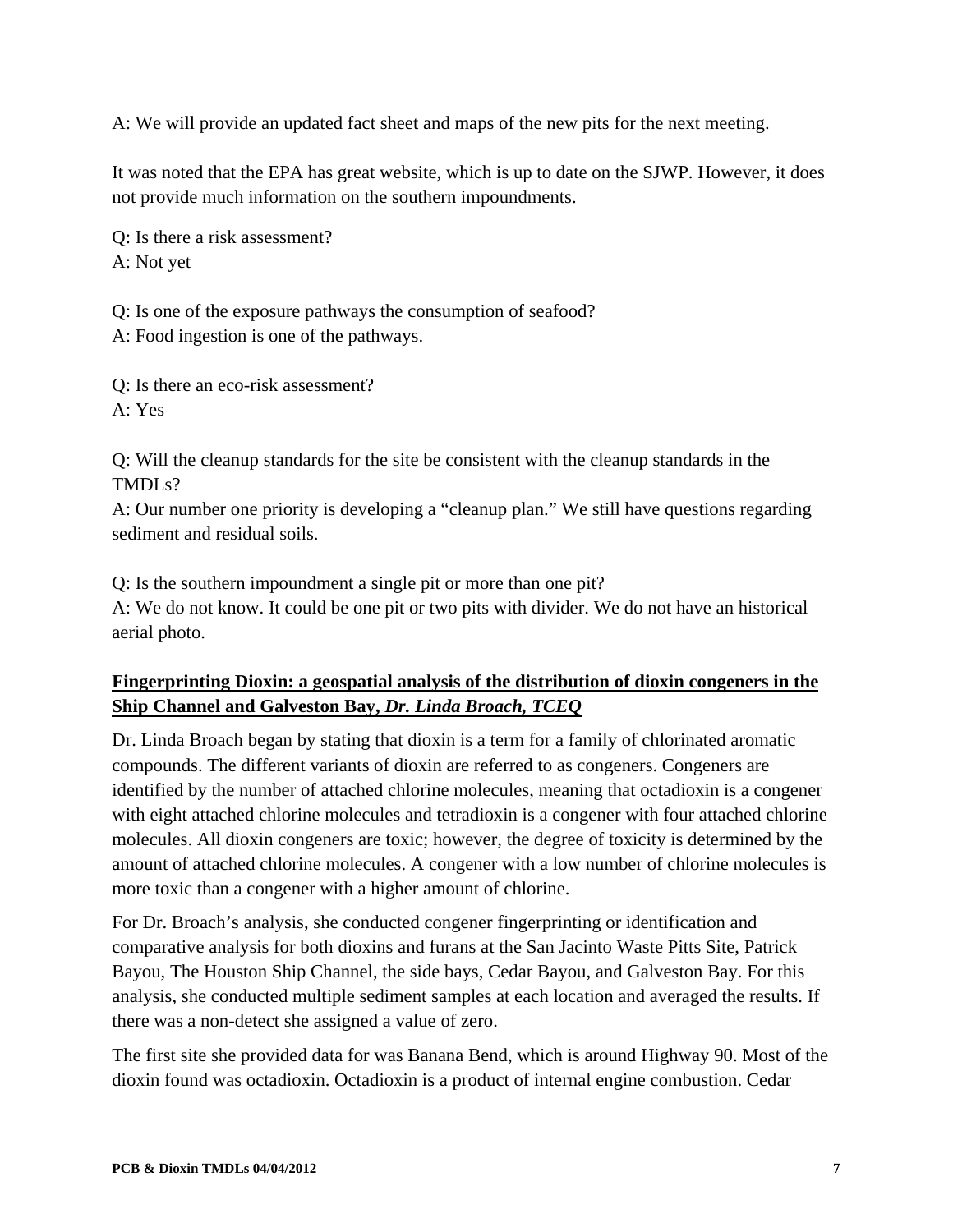Bayou also had a similar fingerprint with a majority of octadioxin, which is not surprising given that Cedar Bayou is in close proximity to an urban area.

The San Jacinto Waste Pits site had a very high TEQ. There were tetradioxins, tetrafurans, and also other furans and dioxins which are associated with industry. What was found within the waste pits was consistent with what is to be expected with sampling paper mill waste.

Dr. Broach stated that there were many samples taken at Patrick Bayou, which also had very high TEQ concentrations. The most common congener found at Patrick Bayou was octafuran. Octafuran is a byproduct of many industrial activities. Samples that were taken close to the mouth of Patrick Bayou were very high in octafuran. Octafuran was also prevalent around the HSC. Tetrafuran and tetra dioxin were both found in high concentrations at Vince Bayou. Over ninety percent of the congeners collected in Galveston Bay were octadioxin.

To summarize, Dr. Broach found that octadioxin could be considered a background congener, given that it is byproduct of combustion and is found in waterways through airborne deposition. Tetradioxin and tetrafuran are indicative of paper mill waste. Also, Patrick Bayou had high concentrations of octafuran, with the highest concentrations being found at the mouth of the bayou.

Q: What TEQ value should we be concerned with?

A: The clean up level for residential soil is 1ppb. This number is based on risk and it is the only published number that we have currently.

Q: How old is the data?

A: The data was accumulated in '02, '03, and '05. I can re-fingerprint in the future.

Q: Have you begun to do a new fingerprinting?

A: Not yet. I will be getting more data soon from Hinadi (Dr. Rifai).

## **Dredged material evaluation of sediments in Houston Shipping Channel proposed for dredging: Bioaccumulation of dioxin in sediment invertebrates,** *Jeffery Steevens, US Army Corps of Engineers, Engineer Research and Development Center*

Mr. Steevens began by stating that it is the United States Army Corps of Engineers (USACE) responsibility to ensure navigation paths are kept free, clear, and open, which means that periodically navigation paths must be dredged. Annually the USACE dredges 40 million cubic yards of material, with about 2 to 5 million cubic yards dredged annually from the Houston Ship Channel. In every instance that the USACE dredges they must evaluate the suitability of the dredged material before depositing it in the ocean. There are laws which prevent the deposition of materials that will degrade an ocean floor ecosystem. If material is suitable to be deposited, it must be placed in designated oceanic sites of deposition. If the material is not suitable, the material must be placed on land in order to be monitored and controlled. If material is placed on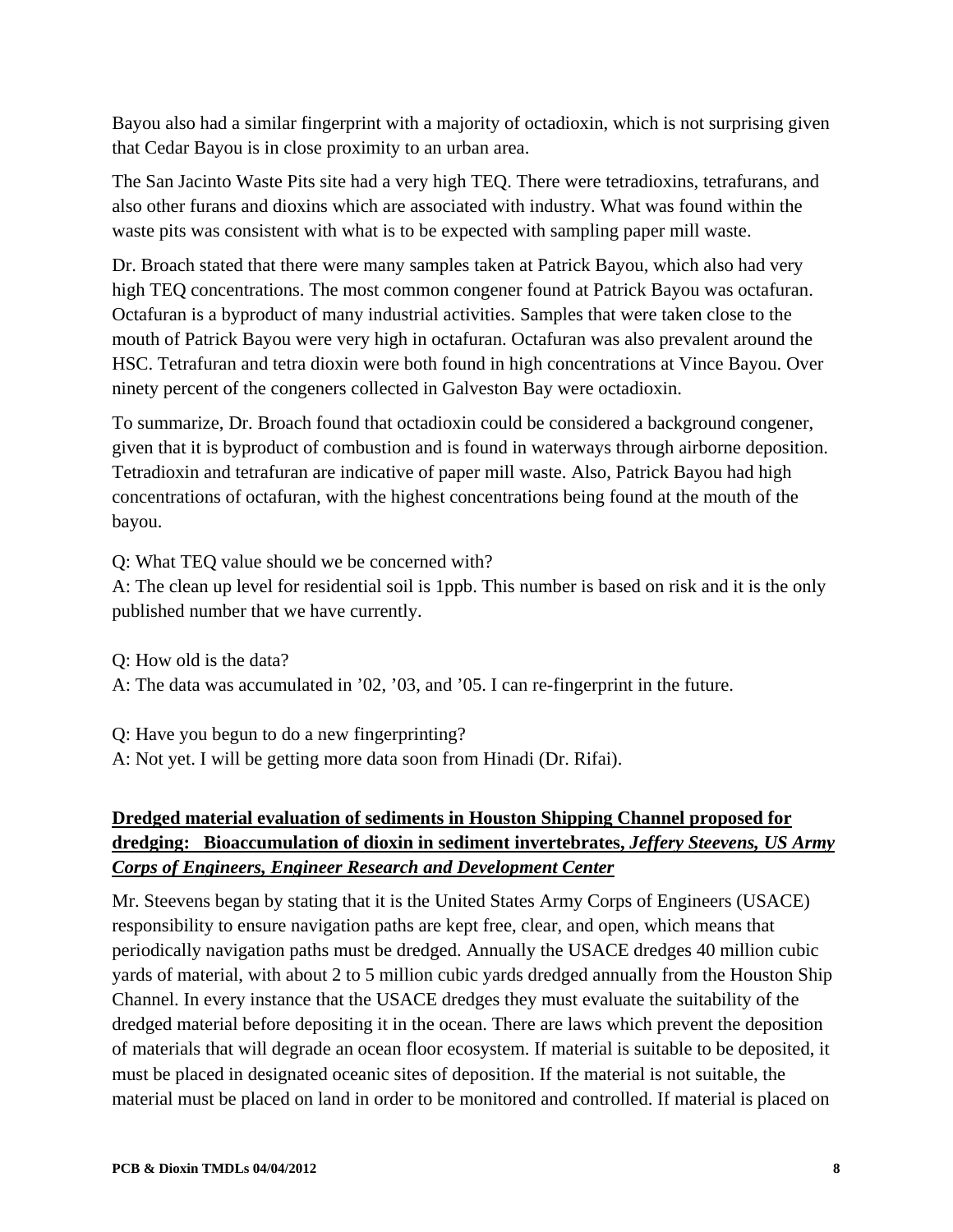land, the material is regulated by the Clean Water Act (CWA). If the material is placed in the ocean, the material is regulated by the Marine Protection, Research, and Sanctuaries Act.

The USACE has developed an effects based tiered approach in determining the placement of dredged material. For the Houston Ship Channel, the USACE collected water and sediment from 49 channel sites, 6 placement sites, and 3 reference sites. In order to determine the suitability of the sediment, the USACE analyzed the total TEQ of the sediment and conducted both Suspended Particulate Phase Bioassays and Benthic Toxicity Bioassays. Both bioassays expose animals to the sediment and animal mortality is monitored. The Suspended Particulate Bioassay exposes grass shrimp and silver side fish to a "slurry" of water and sediment for a duration of 48 to 96 hours. The Benthic Toxicity Bioassays exposes larger clams and worms to sediment for up to 28 days. From the bioassay analyses, the findings were consistent with what could be considered normal ambient conditions, meaning that the sediment was not considered overly toxic to prevent ocean floor deposition.

Q: Many years ago, material was dredged from the Houston Ship Channel and was placed in unlined pits that are adjacent to our communities. Our potable water source is groundwater. Should we be concerned about plumes of pollution that could seep into the groundwater from these unlined pits?

A: That could be a concern. It depends on many variables such as geology and pressure.

Q: You mainly sampled at the lower end of ship channel. As we have seen from previous presentations, most of the contamination is upstream in the ship channel. Do you have plans to sample upstream?

A: That would be something to look at in the future.

Q: Does the USACE do similar testing upstream?

A: We have a similar approach, but the regulations are different. Upstream testing uses more chemistry screening criteria.

#### **Panel of Resource Agencies and Stakeholders**

The panel began by talking about the sediment data for the Houston Ship Channel system. The system has several hotspots. The proportions of different congeners varies depends of sampling locations. The proportions in Patrick Bayou are not the same as in the San Jacinto River Waste Pits site.

Q: In terms of the correct terminology, we are talking about hot spots and hotter spots? A: When we did the fingerprinting, results showed a range of concentrations. The areas next to pits and around the San Jacinto Monument had concentrations in the hundreds, while concentrations in the pits themselves had concentrations in the thousands. The area around the San Jacinto Monument is in 100s. We are concerned with anything over twenty/twenty one.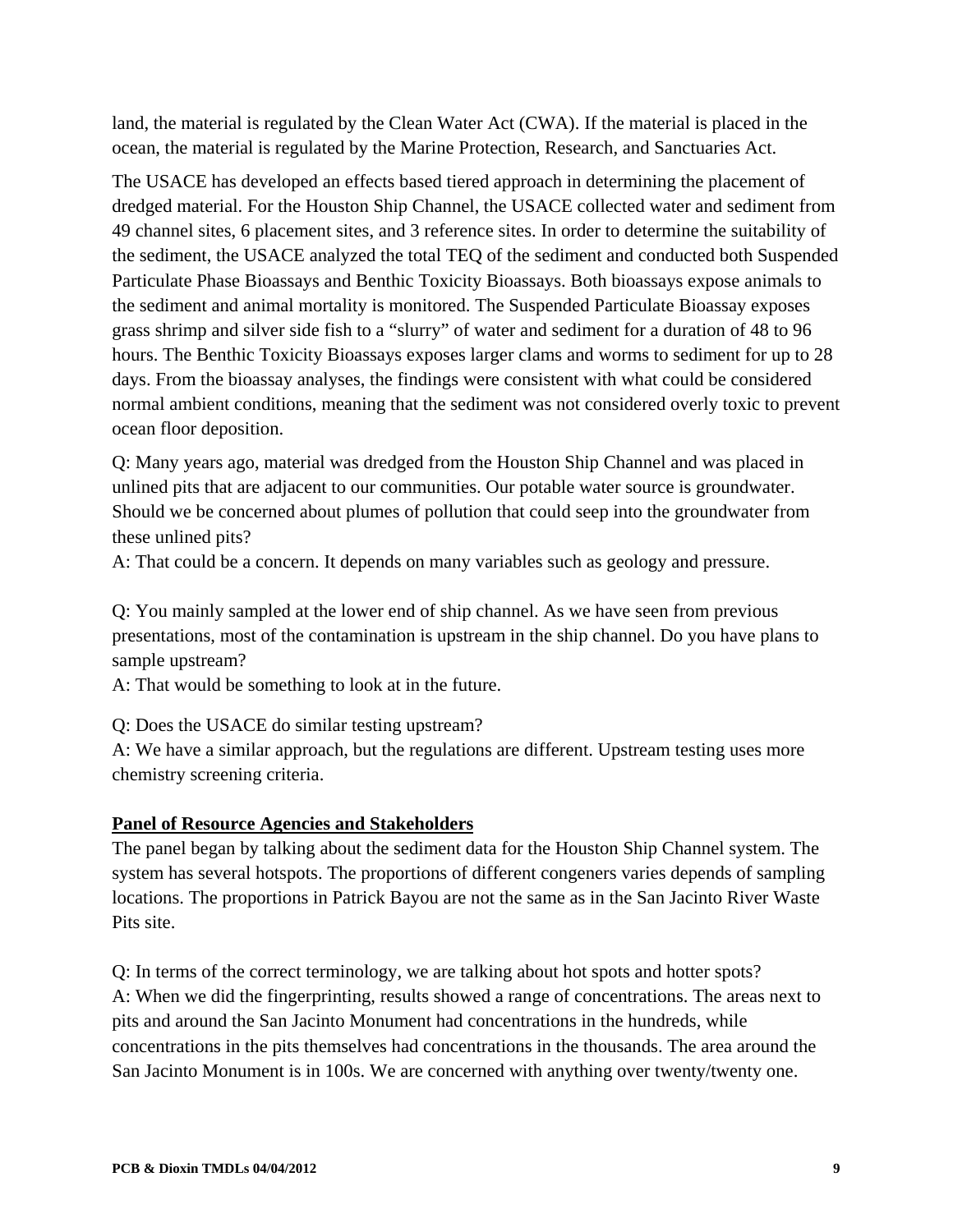Q: Was this talked about at the meeting this morning? [Note: EPA and several resource agencies meet regularly to discuss progress on the SJRWP superfund site.] A: This was brought up at the meeting this morning. It is difficult to describe this in the abstract. We did decide this morning that we need pictures.

Q: Is there a defined categorical segregation? A: We found 17 different congeners. There are different chemical processes that result in different congeners.

Ms. Patel stated that Harris County considers this to be an important public health and environmental issue. They county is working closely with the Superfund team. A big piece of this effort is public and community awareness.

GBF is working to increase communication with the general public. They are currently working on signage. The will place 120 signs around the bay, especially near the waste pits. The signs will have graphics warning the public of the different advisories. They should be in the ground in the next month or so. They are also working through the EPA on a technical assistance grant for an independent review of the data. They want to interpret the data and communicate the findings to citizens. They do not way anyone to feel left out of the cleanup process.

Q: What are the next steps for the Patrick Bayou Site?

A: The fingerprinting data was of immediate interest to the EPA and other agencies because one of the questions is if the Patrick Bayou Site had anything to do with the SJWP site. We are going to continue to collect data and analyze data.

### **Other Business**

Rachel passed around the current roster of stakeholders, which has three vacancies. She explained that some people have moved on or have left the stakeholder group. She is looking for appropriate people to be invited for the stakeholder process. She would welcome recommendations for replacements to be considered at the next meeting. She will follow up with an e-mail request.

### **Next Meeting**

Rachel stated that the next meeting will be within 6 months. The next meeting should be in February unless the TCEQ or this process comes to a significant milestone, in which case, we would meet sooner. EPA has agreed to share information about the Patrick Bayou Site at the next meeting.

Q: Dr. Rifai, during the interim period could you share any new data? A: Yes, we will circulate it.